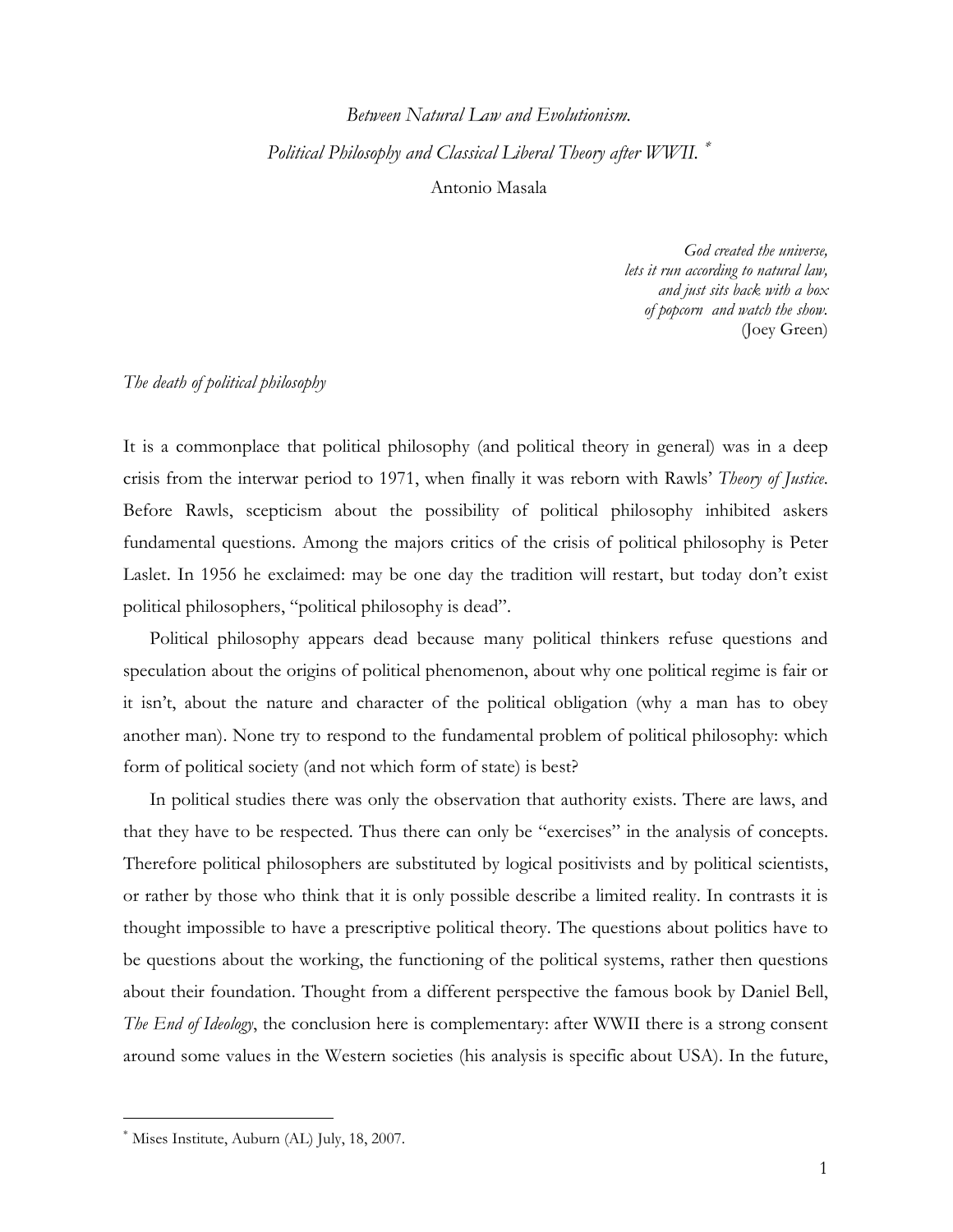Bell consider, the clash between ideologies will disappear. The focus will be only on the well functioning democracies and empirical questions about their performance.

#### Who is the murderer? The critics to the liberal theory

Many authors trace the causes of political philosophy's decadence to the liberal political theory, this critique is particularly deep in two of them.

Sheldon Wolin (*Politics and Vision*, 1960) argues that with Locke's philosophy started a "non political model of society" which is the characteristic of modern liberalism. While the classics (Plato) aim to improve human nature, Locke put the human being in "a state of mediocrity" and adapts the task of political philosophy to these limited capacities. So, the liberal political philosophy became the philosophy of the limits of human capacity: the task is not the pursuit of summum bonum (highest good), or of the good life, but only the acquisition of a practical knowledge to improve our day live. Beginning from Locke, political philosophy became, gradually, a kind of practice science. Consequently his liberal theory holds responsibility if in modern times economic and political science replaces totally political philosophy. Consequently, the current question is not how to build the best political society, but only how to find the best way to satisfy material needs and passions of imperfect creatures. It is not only a lowering of the task of political philosophy but a lowering of human life's horizon.

Leo Strauss, on several occasions, contest liberalism has not been able to resolve the human problem "par excellence", the problem of life in common, problems symbolized by the "Jewish question". During the Weimar republic there was an attempt to resolve the problem of the discrimination of Jews following the liberal doctrine, by the granter's of full civil and political rights. Putting the religious belonging in the "private sphere", the Jews will be citizens like others, only with a different faith. It wasn't a solution, because nothing changes in the sentiments of non-Jews, and for Strauss it is a demonstration that the liberal theory is unable to resolve the "political problem":

Liberalism stands and falls by the distinction between state and society or by the recognition of a private sphere, protected by the law but impervious to the law, with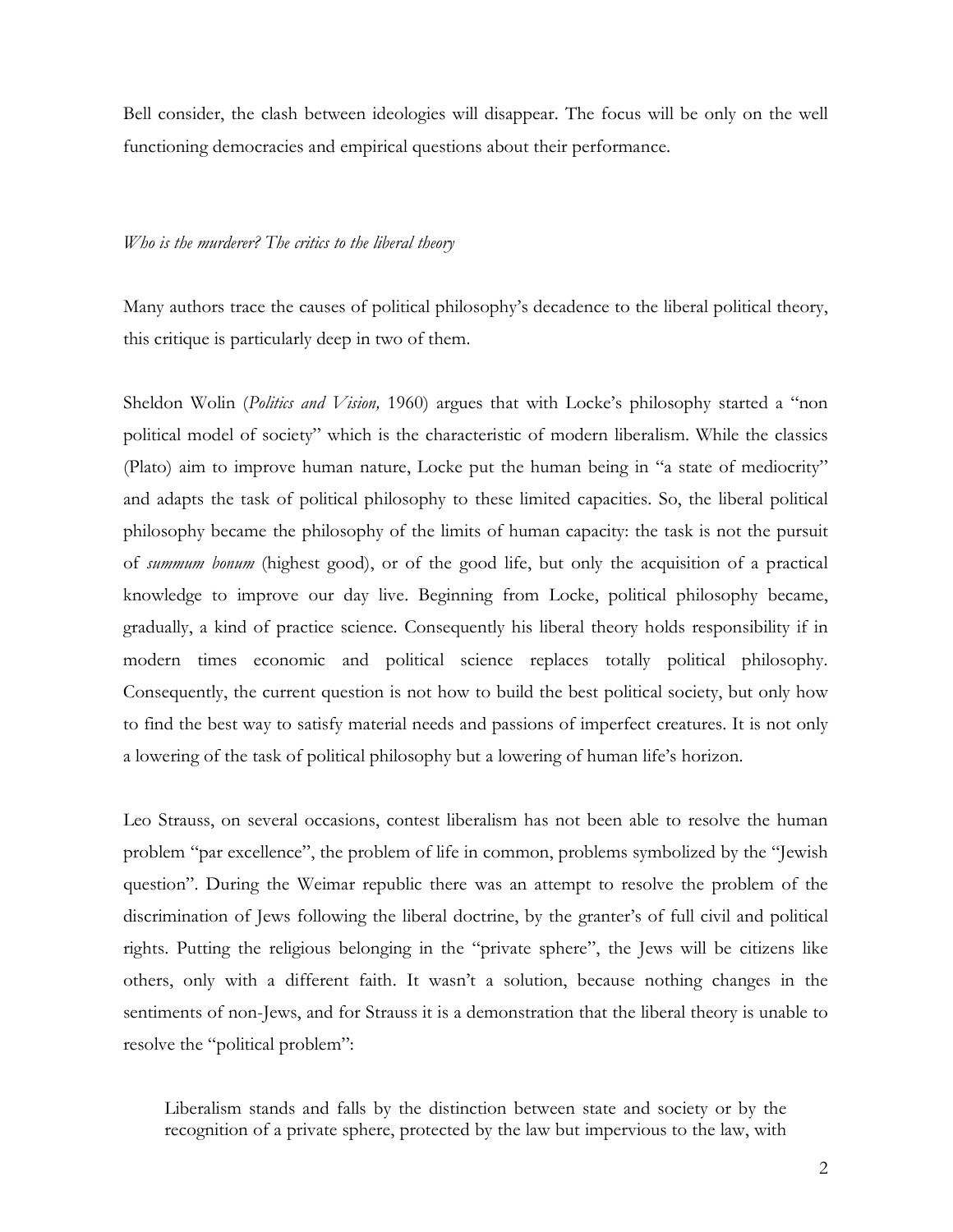the understanding that, above all, religion as particular religion belongs to the private sphere. As certainly as the liberal state will not "discriminate" against its Jewish citizens, as certainly is it constitutionally enable to an even unwilling to prevent "discrimination" against Jews on the part of individuals or groups. To recognize a private sphere in the sense indicated means to permit a private "discrimination", to protect it, and thus in fact to foster it. The liberal state can not provide a solution to the Jewish problem, for such a solution would require the legal prohibition against every kind of "discrimination", that is, the abolition of private sphere, the denial of the difference between state and society, the destruction of liberal state. (Liberalism Ancient and Modern, 1968, pp. 230-31)

In the straussian theory the good rules, universals and abstract, are not enough to guarantee a good political order, for which we need to individualize the content of the rules, and we need to realize the virtue in the nature of the individuals like in the law. If we don't do it, every political regime, also the most liberal, can fall down in totalitarianism. In fact the fault of the contemporary liberalism is to have abandoned the defence of the natural right and the research of a "supreme criterion" to distinguish between right and wrong, between just and unjust. The rejection of natural right leads to nihilism, to an "uninhibited cultivation of individuality" and so "intolerance appeared as a value equal in dignity to tolerance" (Natural Right and History, 1953).

Therefore relativism is the main problem of liberal thinkers. They try to defend the liberal system not with reference to values but because it is more efficient than others. So, also in the Strauss's analysis, the contemporary liberal theory is not so much a political philosophy, with reference to value, but "degenerate" in political science or economic analysis. In the stiff Straussian assertion, contemporary liberalism is the last part of a course of decadence, that starts with Machiavelli and is arrived at today to propose "the solution of political problem by economic means" (What is Political Philosophy? 1959, p. 49). The liberal doctrine is today tie with the "social science positivism", which, with a process of "emancipation" or "abstraction" by moral judgment, support that "moral deafness" is a necessary condition for a scientific analysis. An attitude incomprehensible for Strauss, especially now, because "the biggest event of 1933 would rather seem to have proved, if such proof was necessary, that man cannot free himself from the responsibility for answering it by deferring to History or to any other power different from his own reason". (*What is Political Philosophy?* 1959, p. 27).

The liberal theory has to be placed in conversation with this severe critique, useful to understand if is possible (or not) to defend human freedom without refer to any natural law.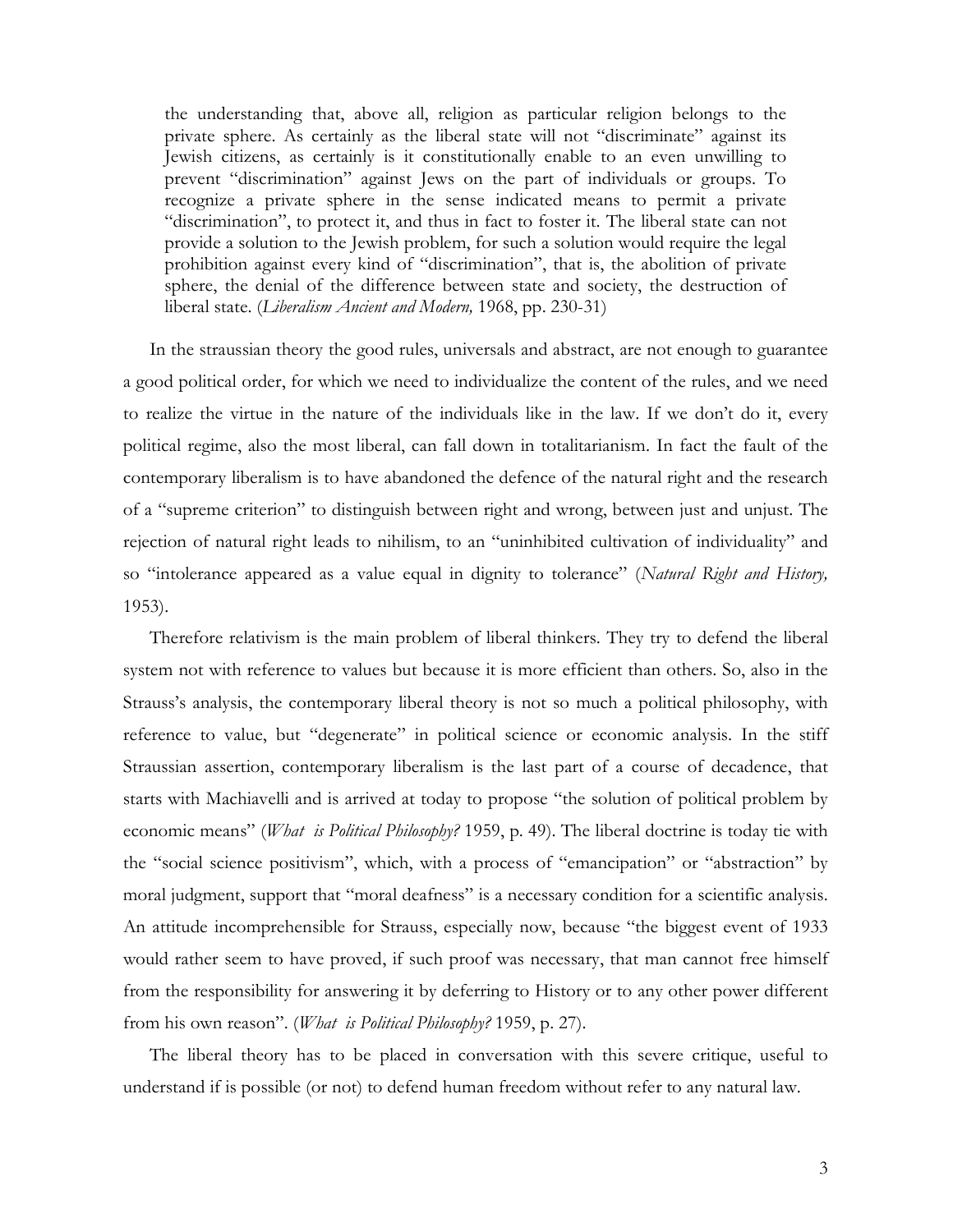It's difficult to say that Strauss, and Wolin as well, are wrong when they say that it's impossible to solve the political problem by economic means. He also clearly put forward a central question for liberal theory: if we don't have absolute principles to found human freedom, how can we defend it? And if we try to do it without ethical principles, are we still giving an answer to the classical questions of political philosophy or not?

This question was tackled by Rothbard, and his philosophy is probably the greatest attempt in the 20<sup>th</sup> century to found a new conception of freedom and liberalism by a rational natural law. The relation between Rothbard and Strauss's ideas is interesting for several aspects. Rothbard totally disagrees with the content of Strauss's philosophy and judges it "inconsistent" and dangerous. Strauss is wrong when he says that the right natural law would be found looking to the doctrines of classics and Christians authors, whom prefer virtue to the freedom, and refuse the modern philosophy which, with Locke, looks to freedom and individual rights. But Rothbard totally agree with Strauss when he said that an absolute ethic exists, which will be discovered by the reason, in conversation with the natural law of human nature. So they have the same enemy, moral relativism, and they agree about the method but disagree about the content of rational natural law; the possibility of this kind of disagreement has, as we shall see, a series of practical consequences that can't be ignored.

Watching Rothbard we can make two considerations about Strauss' critique of liberalism. The first is that the Lockean's theory of natural law (which places as the foundation of social order not virtue but satisfaction of human expectations) is not necessarily leading to contemporary relativism. Actually it can also lead to the rotbhardian's social order, which sees a society without collective choices. Second, Strauss may be right to view the classical liberal theory as a relativistic theory, and when he attribute it the end of political philosophy, this worries Rothbard as well. Actually, Rothbard keep a distance from Mises, probably for the first time, when the Austrian had a dispute with Strauss about relativism. During a symposium in 1960 (the essays were published by Schoeck and Wiggins, Relativism and the Study of Man, 1961) there was a clash between Mises and Leoni on one side and Strauss on the other side; Rothbard, which of course agree with Mises and Leoni's preference for human freedom, was with Strauss and against them defending the possibility of founding an absolute ethic by human reason. Yet, looking to the task and the use of reason, is possible to understand the main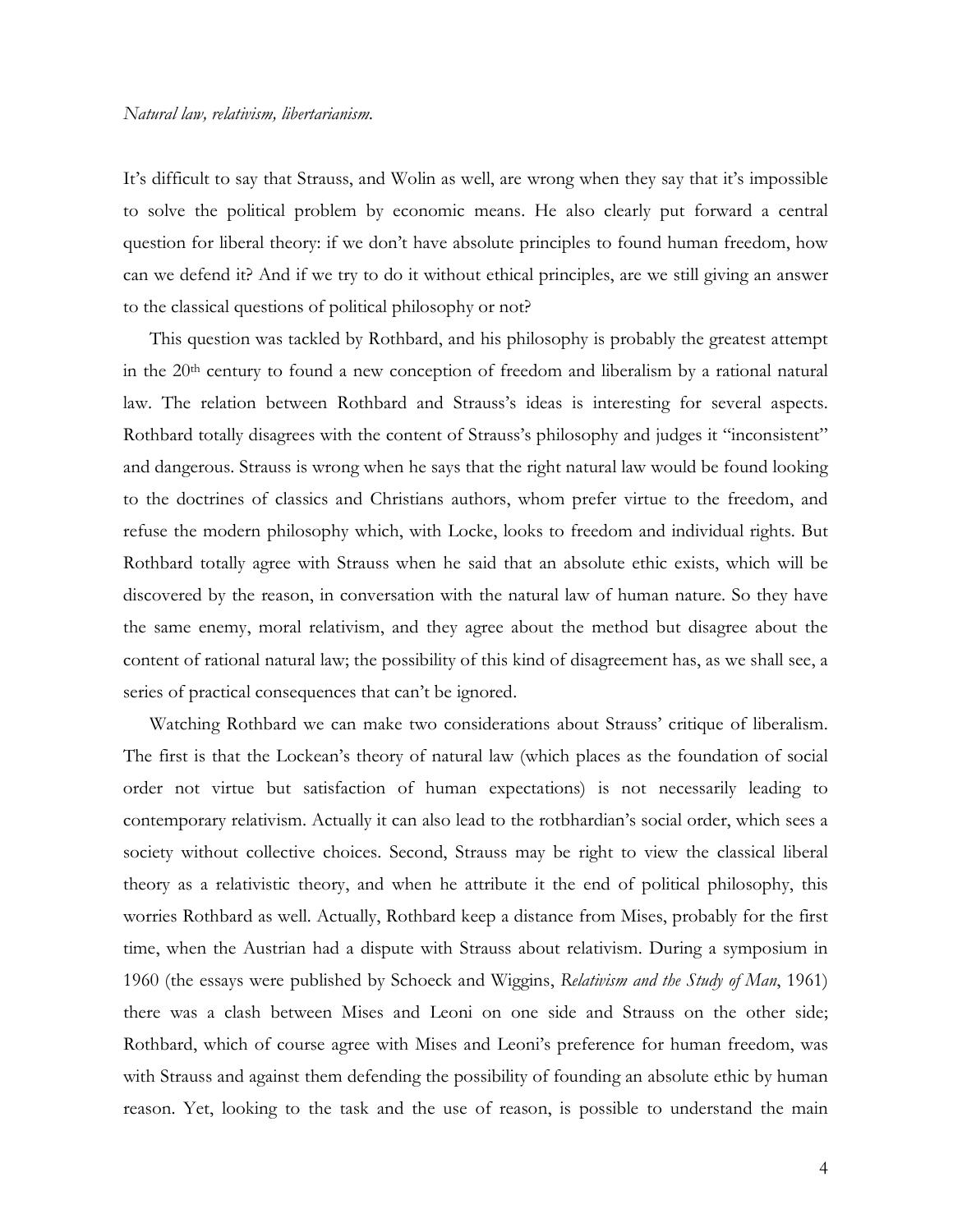criticism of Rothbard by considering Hayek and his concept of evolution. From this methodological disagreement, the original "conflict" inside the Austrian School (see Rothbard The present school of Austrian School, 1992), we can see the original split between classical liberalism and libertarianism (anarchocapitalism) into two different doctrines, irreconcilable by method if appearing similar in aims.

It is contemporary classical liberalism really a relativistic doctrine, without relation to the concept of natural law and unable to defend freedom? The prospective that it is weak in the "utilitarian" sense, suggest this "story" need more investigation. Let's look at it again.

#### Liberal theory and models of order: between Mandeville e Hobbes

To better understand classical liberalism's answer to the problem of social order and how it proposes to defend freedom, it would be useful to distinguish two outlooks the traditional political philosophy.

One comes from Hobbes, and finds the possibility of order only in an "external power". The Hobbes's problem has to be taken seriously. It is called the problem of an "exasperated individualism", that he saw as contingent like the political consequences of Lutheran theory. If every person has the right to behave following his conscience, by the free interpretation of holy bible, everyone is the non checkable judge of what is right and what is wrong, and also what is rational or not. In this situation the people can't mutually understand each other. Communication between people becomes impossible. So, for Hobbes it is impossible realize a social order beginnings with individuals, and the only way out is not to be found in human nature but in the "artifice". By this he means the politics of "objective reason", based on the fear of violence and death.

What are the consequences of Hobbes's theory? Simplifying, if order is generated by man, it is possible to modify it as we want. The tradition of constitutionalism is not in contrast with the hobbesian's point of view, it's only a perfecting of this tradition. It is possible to find shortcomings in Hobbes. Hobbes didn't foresee it was possible for a separation of powers in society. (Montesquieu would come later.) But also utilitarianism and democratic theory accept the hobbesian theory of order, even though changing it radically in the form and realization.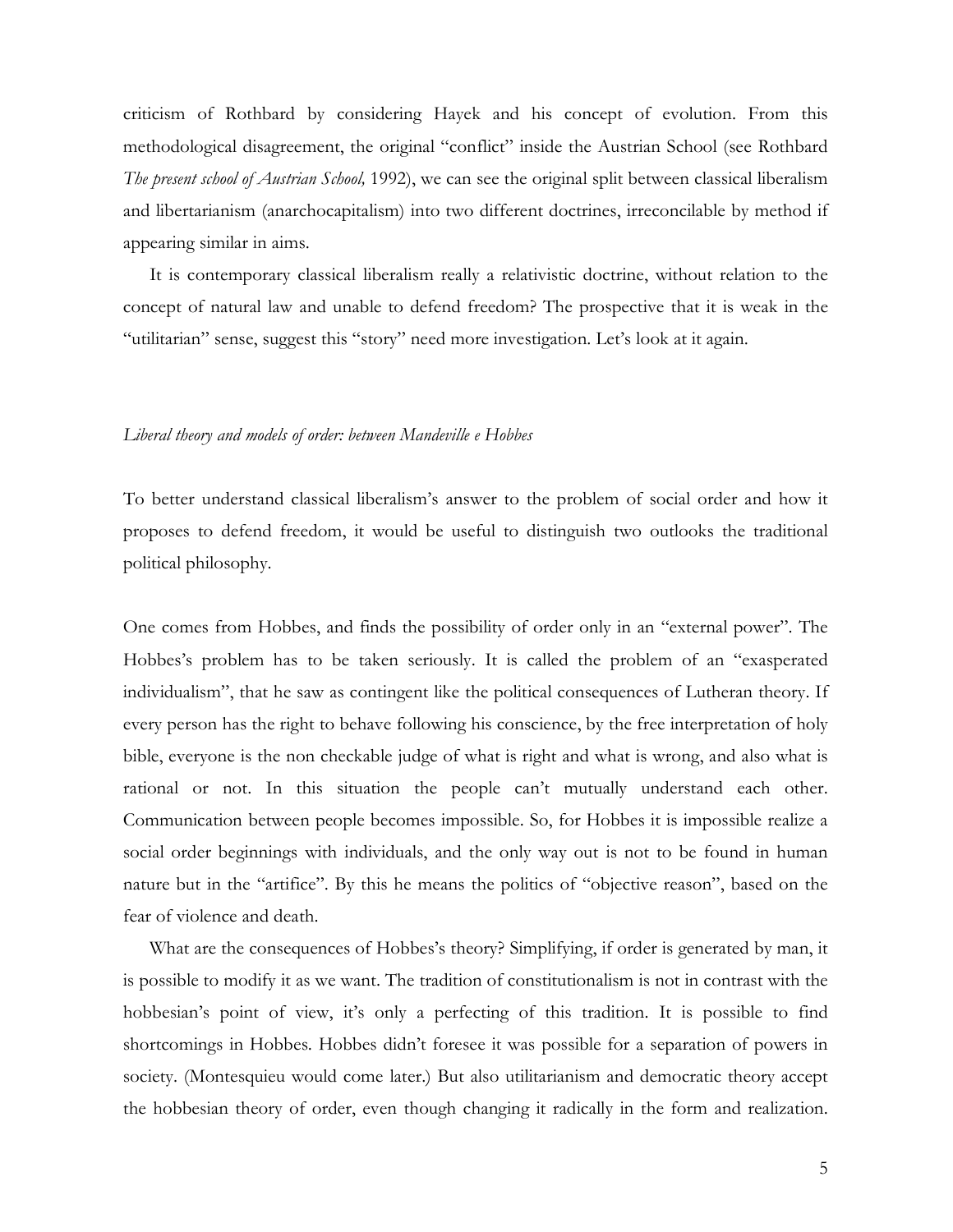There is a sovereign able to identify what is the common wealth, it is the democratic sovereign (it means the people selves), whom governs and produce rules by the will of the people and in the interest of them. The wealth of the people is not, like in Hobbes, a power who prevent the clash between different ideas of right and wrong, but is the attempt to realize a "fairness". There are different ideas about what is "fair", but the idea that it is possible to reach this aim by politics is accepted.

Following this theory of rational order and assuming is produced by man, it is also possible to have "libertarian feelings" (like, for instance, J. S. Mill) but there are no good argumentations against redistribution and socialism as well.

The second outlook comes from Mandeville and is improved by Menger; it proposes the idea that the best social order can't be created by man, but it's possible for them to discover it when they are free to search for it. By majority decision and by collective choices we can't fix which the best social order is and what a good society is, because the order is not rationally created by the man. So, this theory is something different from democratic theory, and not necessary compatible with it.

In Mandeville's theory, the cooperation between men are not imposed by a rational choice, but is a natural fact, that emerges when man sees the utility (for himself) to stay with others and acquire the capacity to do previsions about the conduct of other people. The order comes out starting by the limits of reason, by an evolution which save "universalizable" rules (the rules which make us capable to understand and foresee the behaviour of the other people) and eliminate the others. In this process freedom is necessary, not incidental. Only when the process remain open is it possible find the best social order, because it is not found by the man but discovered by free people. In this sense classical liberalism is not relativist, because if the freedom is limited is not more possible recognize the best social order.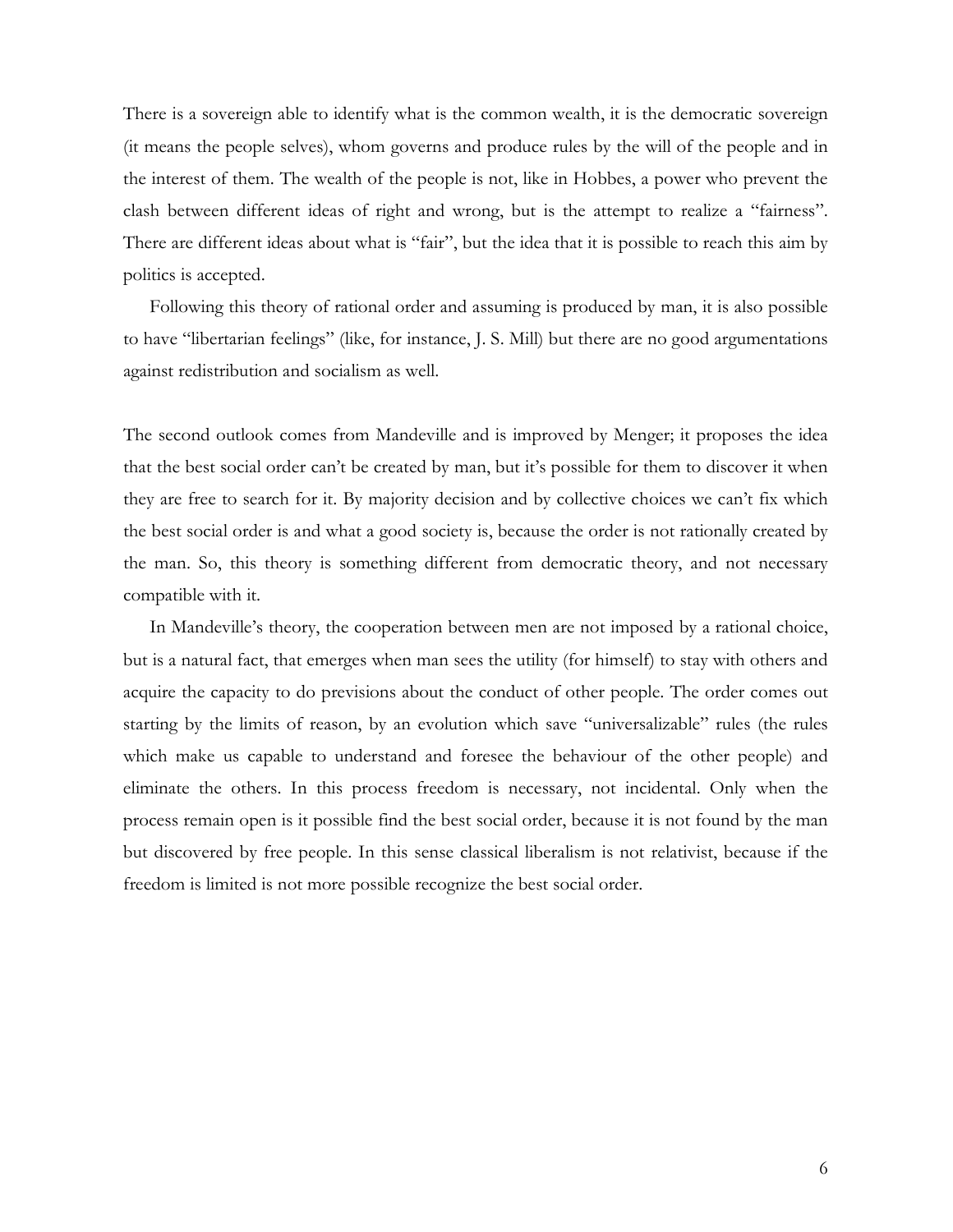What is the relation between the evolutionistic theory of order (which starts with Mandeville, passes through Menger and arrives to Hayek) and the idea of natural law? Usually the Austrian School, in particular Hayek, is considered "allergic" to the possibility that natural law could be synonymous with reason. But is he also to be against every kind of natural law?

When Hayek, considering the rule of law and in general the evolution of law and institutions, criticizes "reason" and "natural law", he does it because they

completely changed their meaning. "Reason", which had included the capacity of the mind to distinguish between good and evil, that is between what was and what was not in accordance with established rule, came to mean a capacity to construct such rules by deduction from explicit premises. The conception of natural law was thereby turned into that of a "law of reason" and thus almost into the opposite of what it had meant. This new rationalistic law of nature of Grotius and his successors, indeed, shared with its positivist antagonists the conception that all law was made by reason or could at least be fully justified by it, and differed from it only in the assumption that law could be logically derived from *a priori* premises, while positivism regarded it as a deliberate construction based on empirical knowledge of the effects it would have on the achievement of desirable human purposes. (Law, Legislation and Liberty, vol. I, p. 21).

Hayek was not against reason. Rather he thought that we use our reason to select the best rules which are necessary for the social order. He also was not against natural law, because he saw the (correct) idea of nature strictly related with his idea of evolution. In his last book he wrote:

The original meaning of the Latin root of "natural", as well as the Greek root of its equivalent "physical", derive from verbs describing kinds of growth […], so that it would be legitimate to describe as "natural" anything that has grown spontaneously and not been deliberately designed by a mind. In this sense our traditional, spontaneously evolved morals are perfectly natural rather than artificial, and it would seem fitting to call such traditional rules "natural law" (The Fatal Conceit, p. 143).

In this way we can read Hayek as defending a kind of natural law, frames possibly as a result of human evolution. The "hayekian natural law" is what the common law was for Edward Coke and William Blackstone, whom saw as a result of the use of human reason in the historical process, in which the natural law is carried out. Only history can tell us the human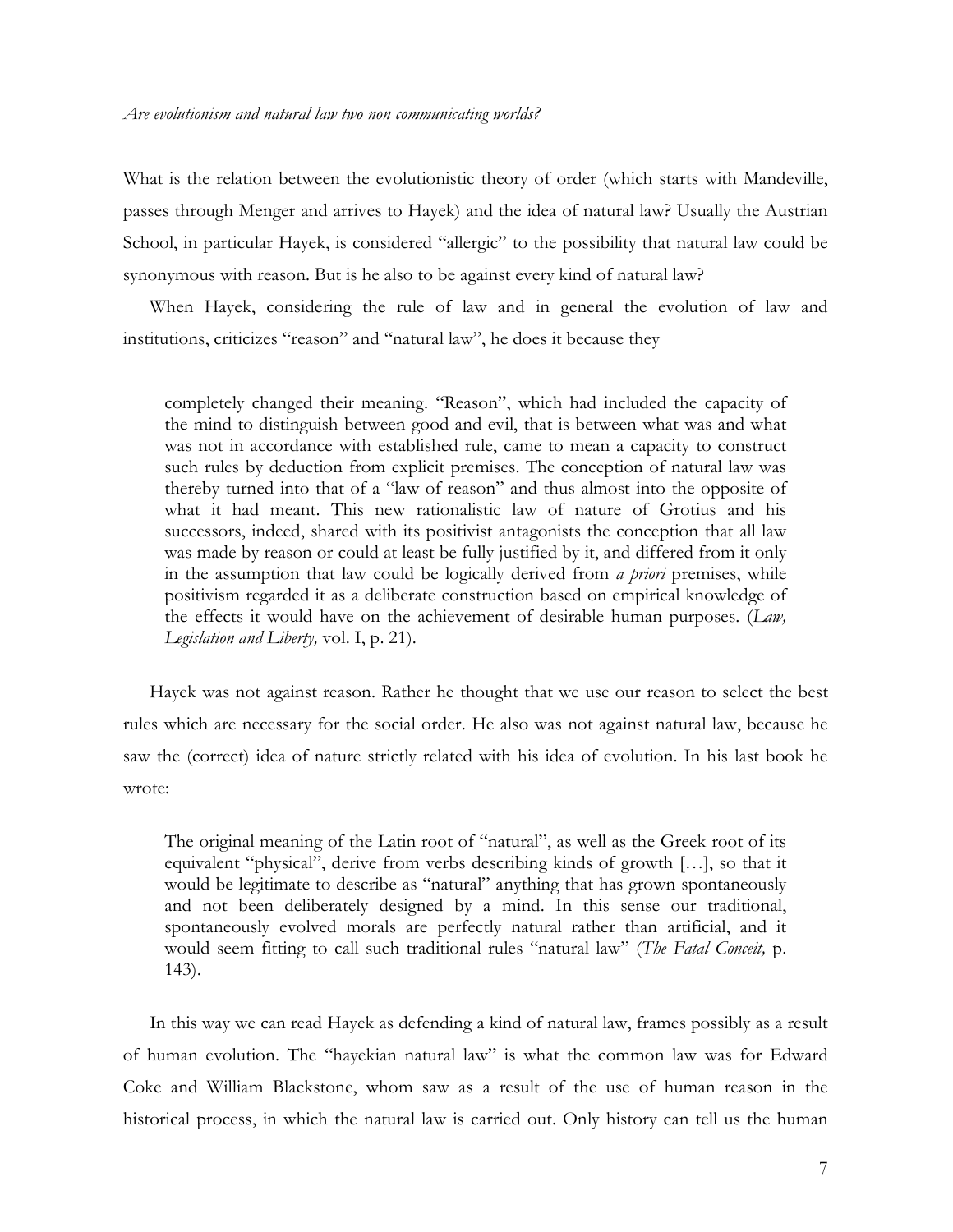reason is right recognizing the natural law and when it was wrong. Human reason can always fail, and we can't shape the reality only by using the reason.

## Same points to develop.

Rothbard was right when he said that we don't found freedom with an absolute value, for its defence will be in vain. He was also right when he observed that evolution is not always in the direction of freedom.

But the problem with natural law is the same problem with Hobbes. What happens if men, using their reason, arrive at different conclusions about what is human nature and what is natural law? If absolute values exist, for whom do these values have to be absolutes? Also for the people whom, using their reason, don't recognize these values? Why do I have to accept the idea that some don't live in accordance with the absolute values that I have "scientifically" discover? It is the same problem between Strauss and Rothbard: both "discover" a kind of natural law, but one found in virtue, the other one in the freedom and property. Who is right? Who decide who is right?

In classical liberalism, from Hume to Hayek, there is opposition to the use of reason in the Rothbardian sense, because individuals are no abstracted from social processes. Reason is never the only judge, and order is the result of evolution and of a process of discovery. So, the only "absolute" is: never close the evolution process of discovery, and to do it let the people be free. In this sense, and only in this sense (here is the weakness of classical liberalism), classical liberalism is not relativistic and is also an attempt to give a solution to the hobbesian political problem.

Returning to the crisis of political philosophy, it is not possible to say that classical liberalism is only "the solution of political problem by economic means". It is an answer to how it is possible to achieve the best social order; it is an answer in a totally different fashion from the democratic solution which, in the hobbesian and enlightenment view, which asserts that the best social order can be totally built by man in accordance with some rational "theory of justice".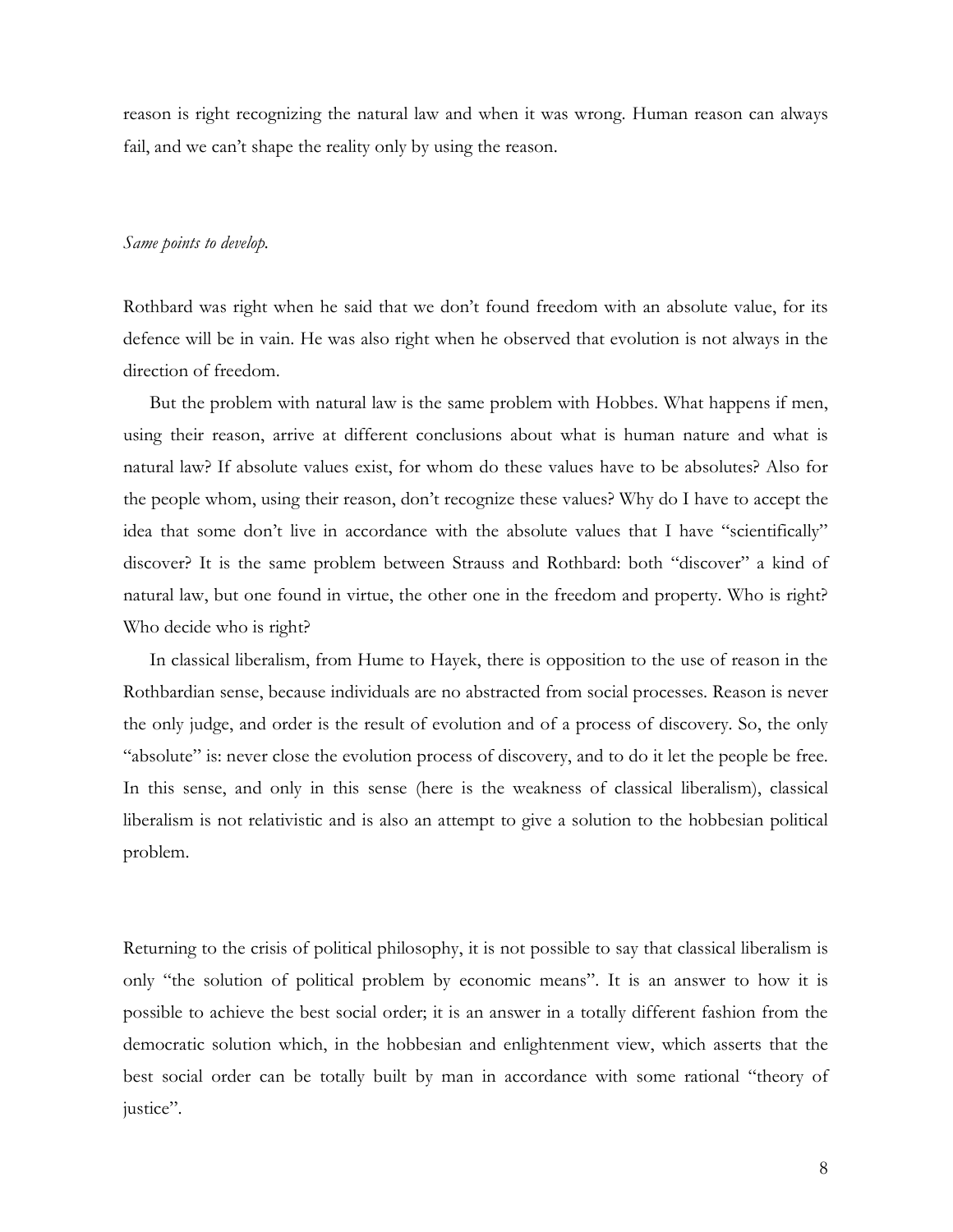If that's how things are, political philosophy wasn't dead, as erroneously claimed by those who thought that liberalism and democratic theory are always compatible and that the second was the coronation of the first. This claim has been audacious for so long (and still is today) it has been possible to hold that political philosophy was only reborn with John Rawls.